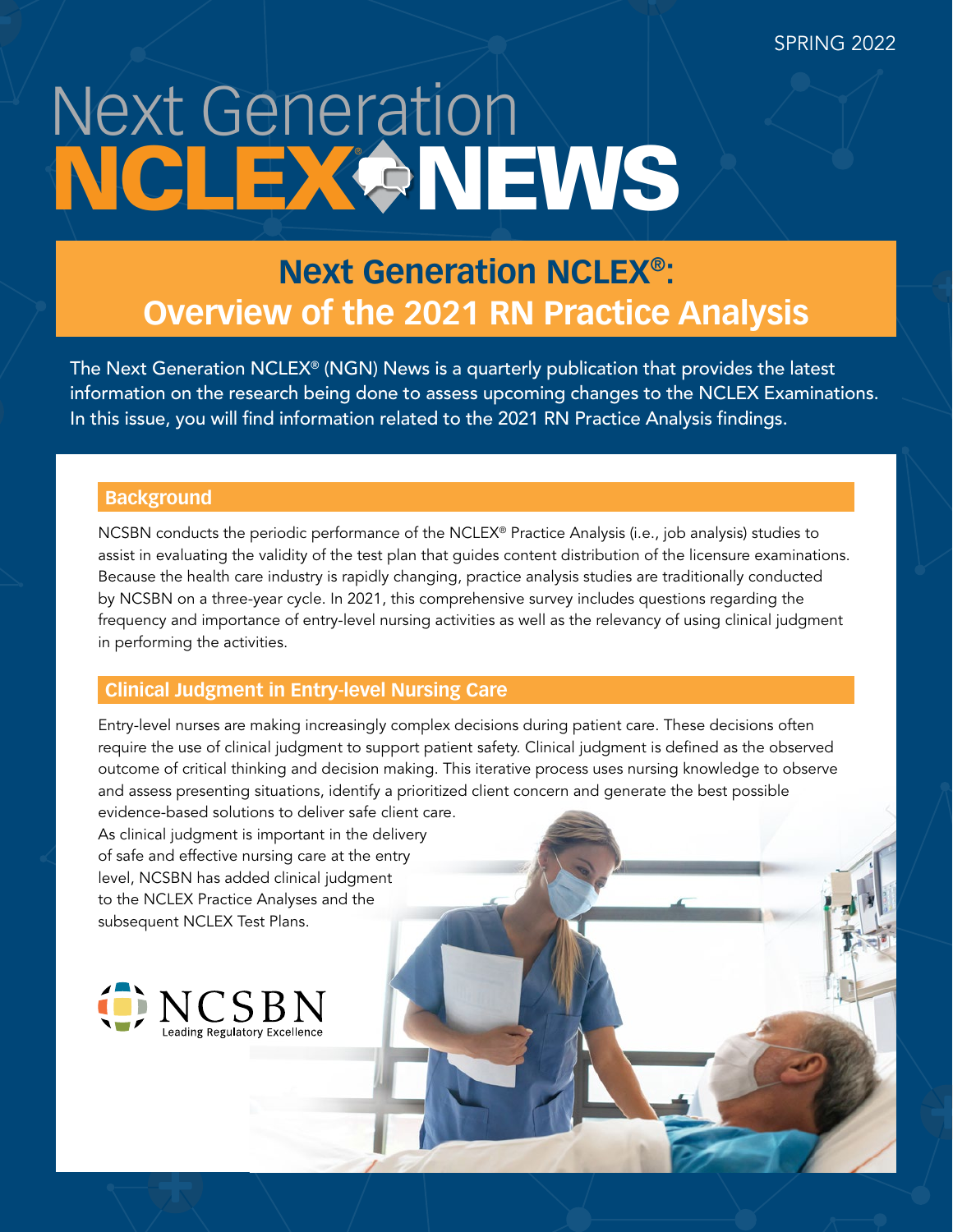#### **Survey Development**

A panel was assembled and comprised of 13 nurses who worked with, educated and/or supervised the practice of registered nurses (RNs) within their first 12 months of practice or were themselves newly licensed RNs. Panel members represented geographic NCSBN areas of the U.S. territories/jurisdictions using the NCLEX for licensure decisions, major nursing specialties and varied practice settings. The panel developed the list of 146 nursing activity statements. The list was then developed into a survey and sent via email to entry-level RNs, of which 4,758 completed the survey.

#### **Responder Demographic Snapshot**

On average, entry-level nurses responding to the survey were female, 31 years of age, employed in hospitals located in urban or metropolitan areas on critical care or medical surgical units, caring for patients aged 18 to 64 and 65 to 85 with acute and stabilized chronic conditions.

### **Brief Overview of Survey Findings**

A brief overview of the RN Practice Analysis reflected a couple of the highest and lowest activity statements related to frequency performed, importance and clinical judgment relevancy (see Table 1–Table 3). Responders were asked to rate the frequency of performance of all activities that were applicable to their work setting on a six-point scale: "0 times" to "5 times or more." Responders were asked to rate the importance of performing each nursing activity using a five-point scale: "1" (not important) to "5" (critically important). Responders were asked to rate the relevance of performing each nursing activity with regard to clinical judgment using a four-point scale: "1" (not relevant) to "4" (essential) and the option "DK" as "Do not know."

| <b>TABLE 1. Two Highest and Lowest Activity Statements by</b> |                                                                                                                                                                       | <b>Average Frequency</b> |               |              |  |
|---------------------------------------------------------------|-----------------------------------------------------------------------------------------------------------------------------------------------------------------------|--------------------------|---------------|--------------|--|
|                                                               | <b>Average Total Group Frequency</b>                                                                                                                                  |                          | (Total Group) |              |  |
| Activity<br><b>Number</b>                                     | <b>ACTIVITY</b>                                                                                                                                                       | N                        | Avg.          | Std.<br>Err. |  |
|                                                               | <b>HIGHEST FREQUENCY RATING</b>                                                                                                                                       |                          |               |              |  |
| 25                                                            | Apply principles of infection prevention (e.g., hand hygiene, aseptic<br>technique, isolation, sterile technique, universal/standard enhanced<br>barrier precautions) | 416                      | 4.92          | 0.02         |  |
| 32                                                            | Properly identify client when providing care                                                                                                                          | 512                      | 4.83          | 0.03         |  |
|                                                               | <b>LOWEST FREQUENT RATING</b>                                                                                                                                         |                          |               |              |  |
| 137                                                           | Implement and monitor phototherapy                                                                                                                                    | 400                      | 0.40          | 0.06         |  |
| 56                                                            | Provide care and education to an antepartum client or a client in labor                                                                                               | 521                      | 0.36          | 0.05         |  |

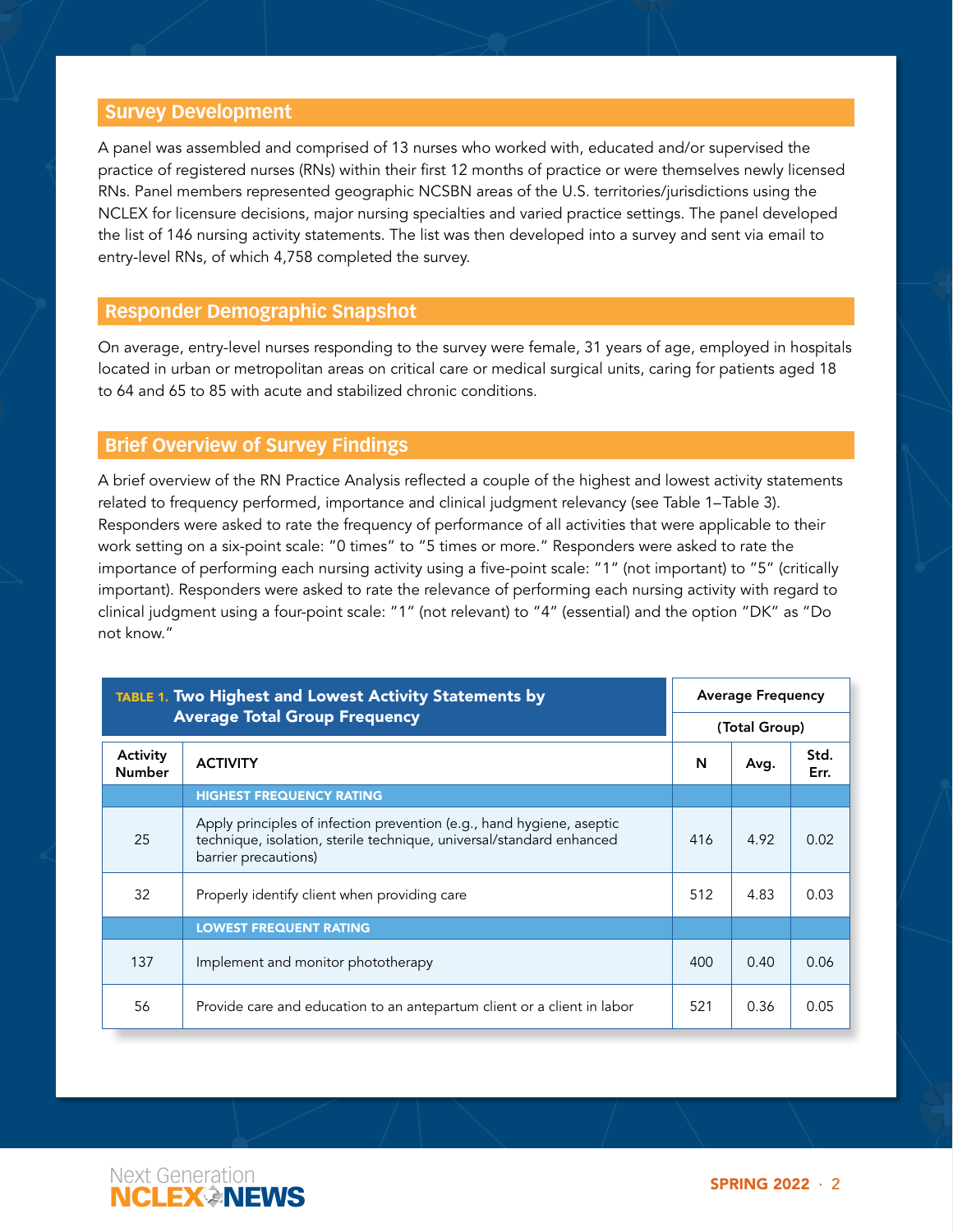| <b>TABLE 2. Two Highest and Lowest Activity Statements by</b><br><b>Average Total Group Importance</b> |                                                                                                                                                                       | Average Importance |      |              |
|--------------------------------------------------------------------------------------------------------|-----------------------------------------------------------------------------------------------------------------------------------------------------------------------|--------------------|------|--------------|
|                                                                                                        |                                                                                                                                                                       | (Total Group)      |      |              |
| Activity<br><b>Number</b>                                                                              | <b>ACTIVITY</b>                                                                                                                                                       | N                  | Avg. | Std.<br>Err. |
|                                                                                                        | <b>HIGHEST IMPORTANCE RATING</b>                                                                                                                                      |                    |      |              |
| 25                                                                                                     | Apply principles of infection prevention (e.g., hand hygiene, aseptic<br>technique, isolation, sterile technique, universal/standard enhanced<br>barrier precautions) | 177                | 4.88 | 0.03         |
| 93                                                                                                     | Review pertinent data prior to medication administration<br>(e.g., contraindications, lab results, allergies, potential interactions)                                 | 186                | 4.85 | 0.03         |
|                                                                                                        | <b>LOWEST IMPORTANCE RATING</b>                                                                                                                                       |                    |      |              |
| 87                                                                                                     | Recognize complementary therapies and identify potential benefits and<br>contraindications (e.g., aromatherapy, acupressure, supplements)                             | 177                | 3.20 | 0.08         |
| 137                                                                                                    | Implement and monitor phototherapy                                                                                                                                    | 142                | 2.94 | 0.12         |

| <b>TABLE 3. Two Highest and Lowest Activity Statements by</b><br><b>Average Total Group Clinical Judgment</b> |                                                                      | Average<br><b>Clinical Judgment</b> |      |              |  |
|---------------------------------------------------------------------------------------------------------------|----------------------------------------------------------------------|-------------------------------------|------|--------------|--|
|                                                                                                               |                                                                      | (Total Group)                       |      |              |  |
| Activity<br><b>Number</b>                                                                                     | <b>ACTIVITY</b>                                                      | N                                   | Avg. | Std.<br>Err. |  |
|                                                                                                               | <b>HIGHEST CLINICAL JUDGMENT RELEVANCY</b>                           |                                     |      |              |  |
| 145                                                                                                           | Recognize signs and symptoms of client complications and intervene   | 167                                 | 3.93 | 0.02         |  |
| 88                                                                                                            | Evaluate appropriateness and accuracy of medication order for client | 147                                 | 3.91 | 0.03         |  |
|                                                                                                               | <b>LOWEST CLINICAL JUDGMENT RELEVANCY</b>                            |                                     |      |              |  |
| 75                                                                                                            | Perform post-mortem care                                             | 169                                 | 2.54 | 0.07         |  |
| 137                                                                                                           | Implement and monitor phototherapy                                   | 118                                 | 2.52 | 0.11         |  |



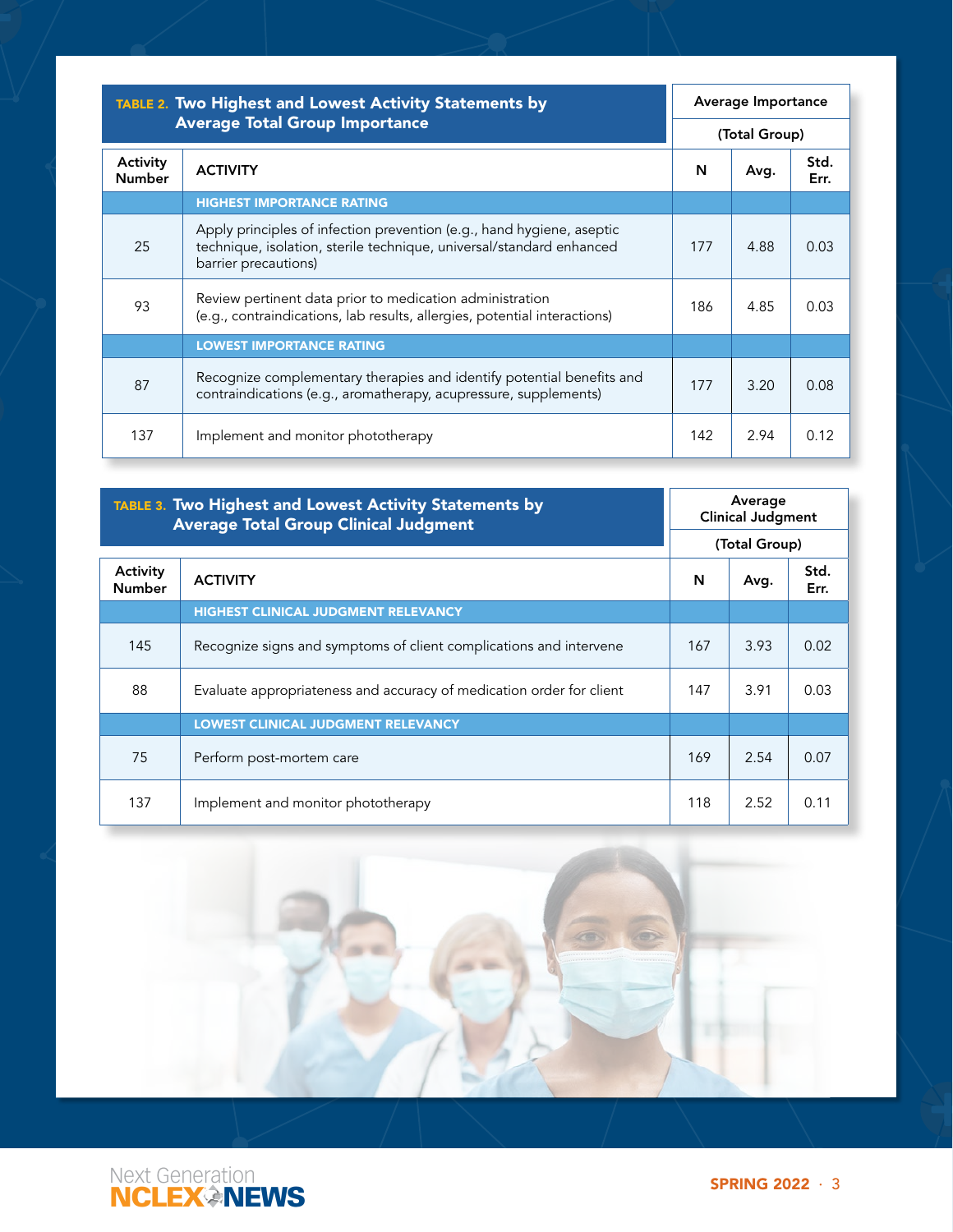Noteworthy was the type of orientation most entry-level nurses received as well as the client population. Entry-level nurses were more likely to receive orientation with an assigned preceptor and the percentage of newly licensed nurses attending a formal internship or transition to practice program has increased (see Table 4).

| <b>TABLE 4. Type and Length of Orientation</b>                                                             | 2021 |            | 2017 |            |  |
|------------------------------------------------------------------------------------------------------------|------|------------|------|------------|--|
|                                                                                                            | %    | Avg. Weeks | %    | Avg. Weeks |  |
| Classroom and/or skills lab plus supervised<br>work with clients                                           | 6.8  | 7.7        | 9.7  | 8.4        |  |
| Work with an assigned preceptor(s) or mentor(s) with or<br>without additional classroom or skills lab work | 59.9 | 9.5        | 61.6 | 9.8        |  |
| A formal internship with or without additional classroom<br>or skills lab work                             | 25.7 | 12.4       | 21.8 | 13.9       |  |

Moreover, entry-level nurses were more likely to care for clients who are 18-64 and 65-85 years of age with a slight increase in the care of clients over 85 years of age (see Figure 1). Additionally, entry-level nurses were more likely to care for a client with an acute condition with slight increases since the last practice analysis in the care of clients with unstable chronic conditions, those with behavioral or emotional conditions, along with clients at end of life (see Figure 2). These combined factors reinforced the need for measuring clinical judgment in entry-level licensure assessment to support the delivery of safe and effective care.



\*In 2017, Pediatric included separate categories: newborns (less than 1 month), infant/toddler (1 month–2 years), preschool (3–5 years), school age (6–12 years), and adolescent (13–17 years). In 2021, Pediatric had one category: ages 1–17. Responders could select all that apply.